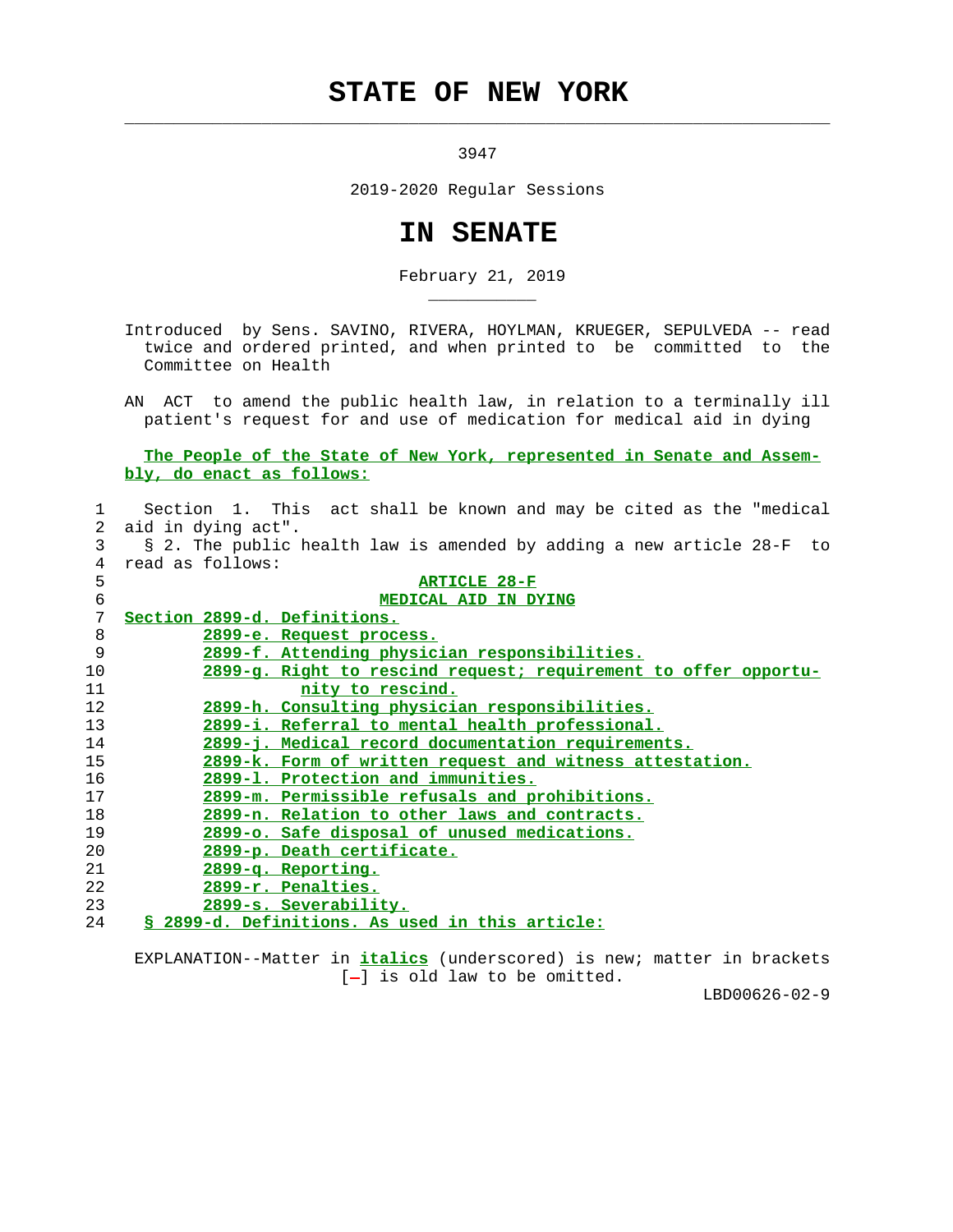| 1        | 1. "Adult" means an individual who is eighteen years of age or older.                                                         |
|----------|-------------------------------------------------------------------------------------------------------------------------------|
| 2        | 2. "Attending physician" means the physician who has primary responsi-                                                        |
| 3        | bility for the care of the patient and treatment of the patient's termi-                                                      |
| 4        | nal illness or condition.                                                                                                     |
| 5        | 3. "Capacity" means the ability to understand and appreciate the                                                              |
| 6        | nature and consequences of health care decisions, including the benefits                                                      |
| 7        | and risks of and alternatives to any proposed health care, including                                                          |
| 8        | medical aid in dying, and to reach an informed decision.                                                                      |
| 9        | 4. "Consulting physician" means a physician who is qualified by                                                               |
|          |                                                                                                                               |
| 10       | specialty or experience to make a professional diagnosis and prognosis                                                        |
| 11       | regarding a person's terminal illness or condition.                                                                           |
| 12       | 5. "Health care facility" means a general hospital, nursing home, or                                                          |
| 13       | residential health care facility as defined in section twenty-eight                                                           |
| 14       | hundred one of this chapter, or a hospice as defined in section four                                                          |
| 15       | thousand two of this chapter; provided that for the purposes of section                                                       |
| 16       | twenty eight hundred ninety-nine-m of this article, "hospice" shall                                                           |
| 17       | refer only to a facility providing in-patient hospice care or a hospice                                                       |
| 18       | residence.                                                                                                                    |
| 19       | 6. "Health care provider" means a person licensed, certified, or                                                              |
| 20       | authorized by law to administer health care or dispense medication in                                                         |
| 21       | the ordinary course of business or practice of a profession.                                                                  |
| 22       | 7. "Informed decision" means a decision by a patient who is suffering                                                         |
| 23       | from a terminal illness or condition to request and obtain a                                                                  |
| 24       | prescription for medication that the patient may self-administer to end                                                       |
| 25       | the patient's life that is based on an understanding and acknowledgment                                                       |
| 26       | of the relevant facts and that is made voluntarily, of the patient's own                                                      |
| 27       | volition and without coercion, after being fully informed of:                                                                 |
| 28       | (a) the patient's medical diagnosis and prognosis;                                                                            |
| 29       | (b) the potential risks associated with taking the medication to be                                                           |
| 30       | prescribed;                                                                                                                   |
| 31       | (c) the probable result of taking the medication to be prescribed;                                                            |
| 32       | (d) the possibility that the patient may choose not to obtain the                                                             |
| 33       | medication, or may obtain the medication but may decide not to self-ad-                                                       |
| 34       | minister it; and                                                                                                              |
| 35       | (e) the feasible alternatives and appropriate treatment options,                                                              |
| 36       | including but not limited to palliative care and hospice care.                                                                |
| 37       | 8. "Medical aid in dying" means the medical practice of a physician                                                           |
| 38       | prescribing medication to a qualified individual that the individual may                                                      |
| 39       | choose to self-administer to bring about death.                                                                               |
| 40       | 9. "Medically confirmed" means the medical opinion of the attending                                                           |
| 41       | physician that a patient has a terminal illness or condition and has                                                          |
| 42       | made an informed decision which has been confirmed by a consulting                                                            |
| 43       | physician who has examined the patient and the patient's relevant                                                             |
| 44       | medical records.                                                                                                              |
| 45       | 10. "Medication" means medication prescribed by a physician under this                                                        |
| 46       | <u>article.</u>                                                                                                               |
| 47       | 11. "Mental health professional" means a licensed physician, who is a                                                         |
| 48       | diplomate or eligible to be certified by a national board of psychiatry,                                                      |
| 49       | psychiatric nurse practitioner, or psychologist, licensed or certified                                                        |
| 50       | under the education law acting within his or her scope of practice and                                                        |
| 51<br>52 | who is qualified, by training and experience, certification, or board                                                         |
|          | certification or eligibility, to make a determination under section                                                           |
| 53<br>54 | twenty-eight hundred ninety-nine-i of this article.<br>12. "Palliative care" means health care treatment, including interdis- |
| 55       | ciplinary end-of-life care, and consultation with patients and family                                                         |
|          | members, to prevent or relieve pain and suffering and to enhance the                                                          |
| 56       |                                                                                                                               |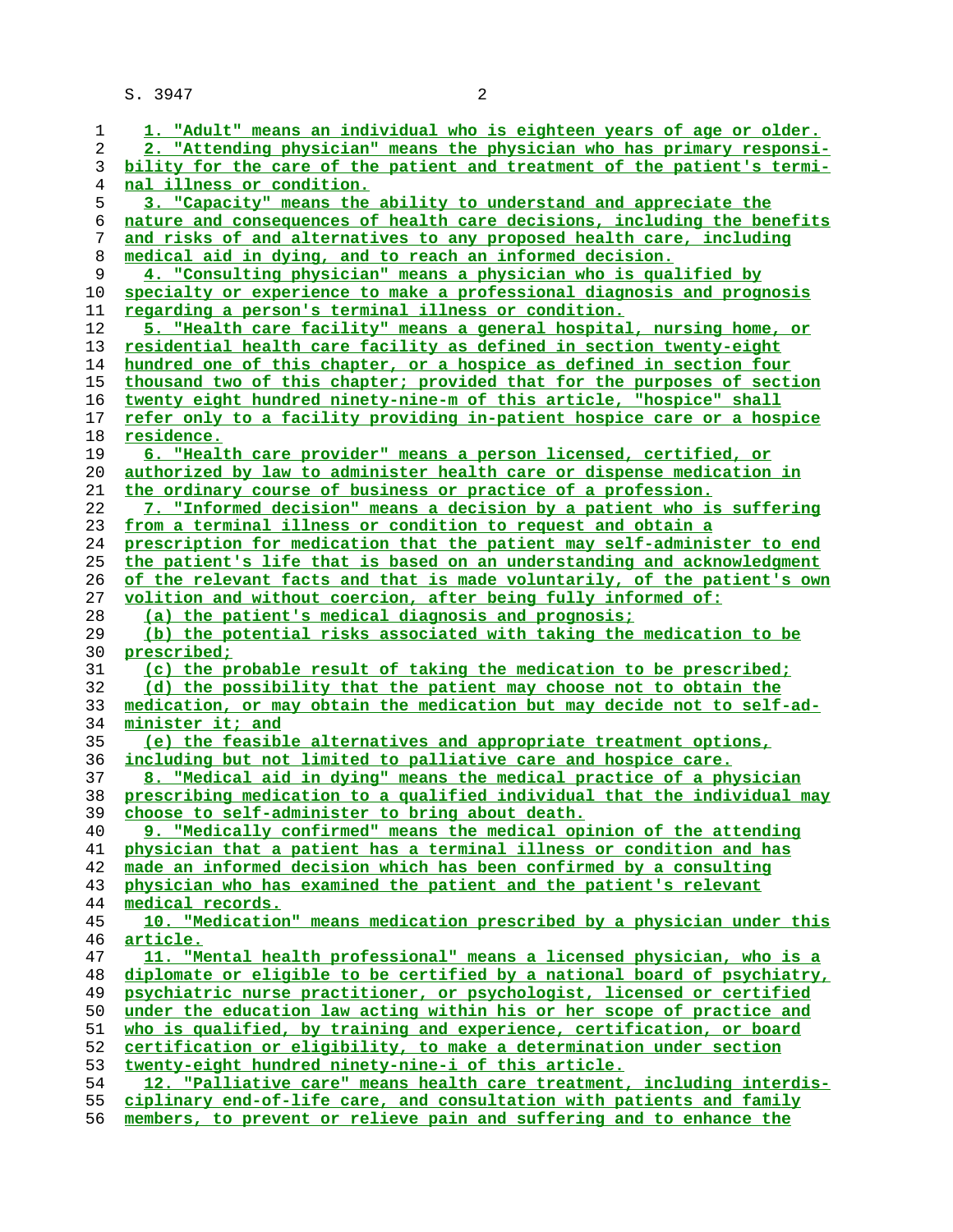| ı        | patient's quality of life, including hospice care under article forty of                                                                          |
|----------|---------------------------------------------------------------------------------------------------------------------------------------------------|
| 2        | this chapter.                                                                                                                                     |
| 3        | 13. "Patient" means a person who is eighteen years of age or older                                                                                |
| 4        | under the care of a physician.                                                                                                                    |
| 5        | 14. "Physician" means an individual licensed to practice medicine in                                                                              |
| 6        | New York state.                                                                                                                                   |
| 7        | 15. "Qualified individual" means a patient with a terminal illness or                                                                             |
| 8        | condition, who has capacity, has made an informed decision, and has                                                                               |
| 9        | satisfied the requirements of this article in order to obtain a                                                                                   |
| 10       | prescription for medication.                                                                                                                      |
| 11       | 16. "Self-administer" means a qualified individual's affirmative,                                                                                 |
| 12       | conscious, and voluntary act of using medication under this article.                                                                              |
| 13       | 17. "Terminal illness or condition" means an incurable and irrevers-                                                                              |
| 14       | ible illness or condition that has been medically confirmed and will,                                                                             |
| 15       | within reasonable medical judgment, produce death within six months.                                                                              |
| 16       | § 2899-e. Request process. 1. Oral and written request. A patient                                                                                 |
| 17       | wishing to request medication under this article shall make an oral                                                                               |
| 18       | request and submit a written request to the patient's attending physi-                                                                            |
| 19       | cian.                                                                                                                                             |
| 20       | 2. Making a written request. A patient may make a written request for                                                                             |
| 21       | and consent to self-administer medication for the purpose of ending his                                                                           |
| 22       | or her life in accordance with this article if the patient:                                                                                       |
| 23       | (a) has been determined by the attending physician to have a terminal                                                                             |
| 24       | illness or condition and which has been medically confirmed by a                                                                                  |
| 25       | consulting physician; and                                                                                                                         |
| 26       | (b) based on an informed decision, expresses voluntarily, of the                                                                                  |
| 27       | patient's own volition and without coercion the request for medication                                                                            |
| 28       | to end his or her life.                                                                                                                           |
| 29       | 3. Written request signed and witnessed. (a) A written request for                                                                                |
| 30       | medication under this article shall be signed and dated by the patient                                                                            |
| 31       | and witnessed by at least two adults who, in the presence of the                                                                                  |
| 32       | patient, attest that to the best of his or her knowledge and belief the                                                                           |
| 33       | patient has capacity, is acting voluntarily, is making the request for                                                                            |
| 34       | medication of his or her own volition and is not being coerced to sign                                                                            |
| 35       | the request. The written request shall be in substantially the form                                                                               |
| 36       | <u>described in section twenty-eight hundred ninety-nine-k of this article.</u>                                                                   |
| 37       | (b) One of the witnesses shall be an adult who is not:                                                                                            |
| 38       | (i) a relative of the patient by blood, marriage or adoption;                                                                                     |
| 39       | (ii) a person who at the time the request is signed would be entitled<br>to any portion of the estate of the patient upon death under any will or |
| 40<br>41 |                                                                                                                                                   |
| 42       | by operation of law; or<br>(iii) an owner, operator, employee or independent contractor of a                                                      |
| 43       | health care facility where the patient is receiving treatment or is a                                                                             |
| 44       | resident.                                                                                                                                         |
| 45       | (c) The attending physician, consulting physician and, if applicable,                                                                             |
| 46       | the mental health professional who provides a capacity determination of                                                                           |
| 47       | the patient under this article shall not be a witness.                                                                                            |
| 48       | 4. No person shall qualify for medical aid in dying under this article                                                                            |
| 49       | solely because of age or disability.                                                                                                              |
| 50       | 5. Requests for a medical aid-in-dying prescription must be made by                                                                               |
| 51       | the qualified individual and may not be made by any other individual,                                                                             |
| 52       | including the qualified individual's health care agent, or other agent                                                                            |
| 53       | or surrogate, or via advance healthcare directive.                                                                                                |
| 54       | § 2899-f. Attending physician responsibilities. 1. The attending                                                                                  |
| 55       | physician shall examine the patient and his or her relevant medical                                                                               |
| 56       | records and:                                                                                                                                      |
|          |                                                                                                                                                   |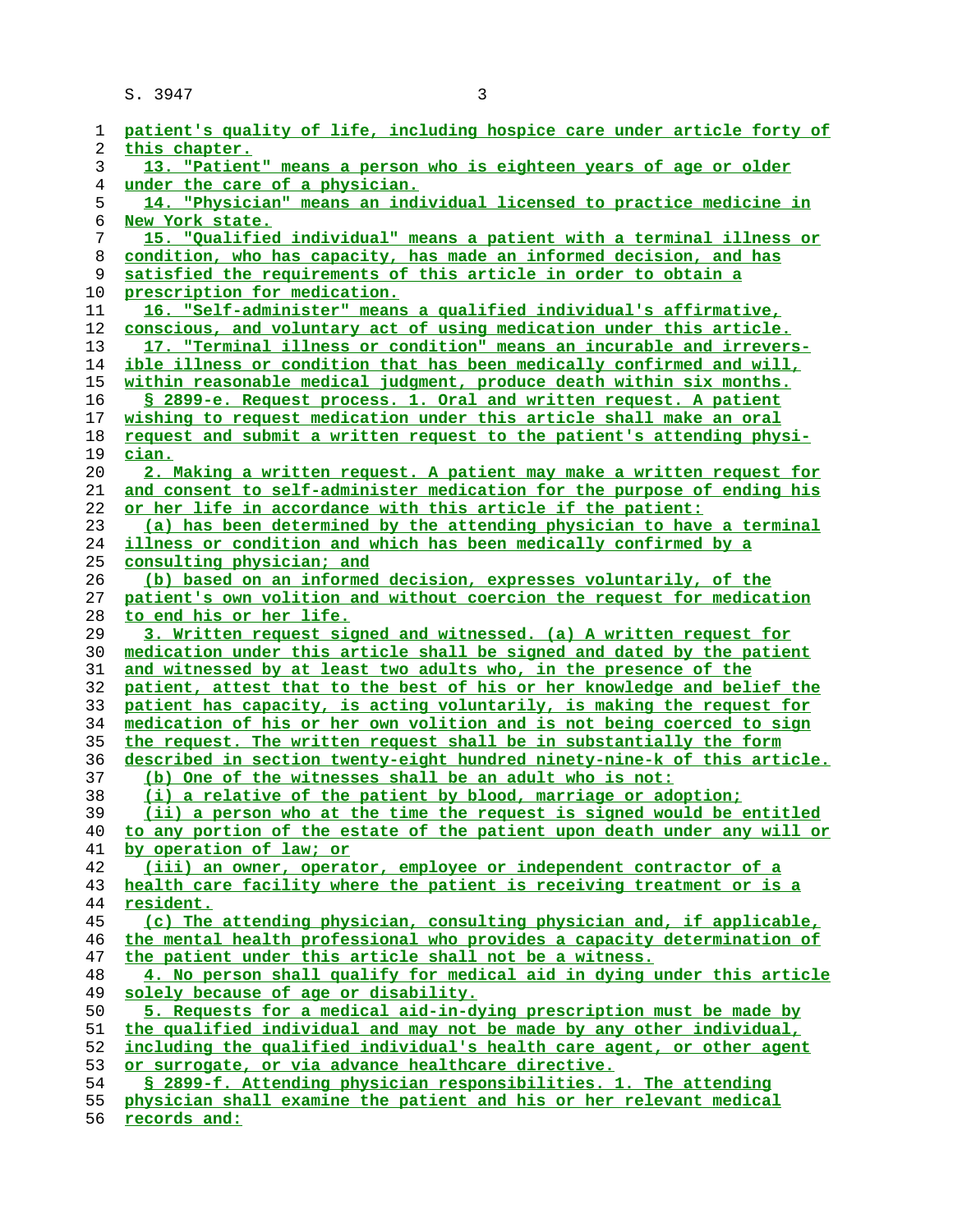| 1  | (a) make a determination of whether a patient has a terminal illness     |
|----|--------------------------------------------------------------------------|
| 2  | or condition, has capacity, has made an informed decision and has made   |
| 3  | the request voluntarily of the patient's own volition and without coer-  |
| 4  | cion;                                                                    |
| 5  | (b) inform the patient of the requirement under this article for         |
|    |                                                                          |
| 6  | confirmation by a consulting physician, and refer the patient to a       |
| 7  | consulting physician upon the patient's request;                         |
| 8  | (c) refer the patient to a mental health professional pursuant to        |
| 9  | section twenty-eight hundred ninety-nine-i of this article if the        |
| 10 | attending physician believes that the patient may lack capacity to make  |
| 11 | <u>an informed decision;</u>                                             |
| 12 | (d) provide information and counseling under section twenty-nine         |
| 13 | hundred ninety-seven-c of this chapter;                                  |
| 14 | (e) ensure that the patient is making an informed decision by discuss-   |
| 15 | ing with the patient: (i) the patient's medical diagnosis and prognosis; |
| 16 | (ii) the potential risks associated with taking the medication to be     |
| 17 | prescribed; (iii) the probable result of taking the medication to be     |
| 18 | prescribed; (iv) the possibility that the patient may choose to obtain   |
| 19 | the medication but not take it; (v) the feasible alternatives and appro- |
|    |                                                                          |
| 20 | priate treatment options, including but not limited to (1) information   |
| 21 | and counseling regarding palliative and hospice care and end-of-life     |
| 22 | options appropriate to the patient, including but not limited to: the    |
| 23 | range of options appropriate to the patient; the prognosis, risks and    |
| 24 | benefits of the various options; and the patient's legal rights to       |
| 25 | comprehensive pain and symptom management at the end of life; and (2)    |
| 26 | information regarding treatment options appropriate to the patient,      |
| 27 | including the prognosis, risks and benefits of the various treatment     |
| 28 | options;                                                                 |
| 29 | (f) offer to refer the patient for other appropriate treatment           |
| 30 | options, including but not limited to palliative care and hospice care;  |
| 31 | (g) discuss with the patient the importance of:                          |
| 32 | (i) having another person present when the patient takes the medica-     |
| 33 | tion and the restriction that no person other than the patient may       |
| 34 | administer the medication;                                               |
| 35 | (ii) not taking the medication in a public place; and                    |
| 36 | (iii) informing the patient's family of the patient's decision to        |
| 37 | request and take medication that will end the patient's life; a patient  |
| 38 | who declines or is unable to notify family shall not have his or her     |
| 39 | request for medication denied for that reason;                           |
| 40 | (h) inform the patient that he or she may rescind the request for        |
| 41 | medication at any time and in any manner;                                |
| 42 | (i) fulfill the medical record documentation requirements of section     |
|    |                                                                          |
| 43 | twenty-eight hundred ninety-nine-j of this article; and                  |
| 44 | (i) ensure that all appropriate steps are carried out in accordance      |
| 45 | with this article before writing a prescription for medication.          |
| 46 | 2. Upon receiving confirmation from a consulting physician under         |
| 47 | section twenty-eight hundred ninety-nine-h of this article and subject   |
| 48 | to section twenty-eight hundred ninety-nine-i of this article, the       |
| 49 | attending physician who determines that the patient has a terminal       |
| 50 | illness or condition, has capacity and has made a voluntary request for  |
| 51 | medication as provided in this article, may personally, or by referral   |
| 52 | to another physician, prescribe or order appropriate medication in       |
| 53 | accordance with the patient's request under this article, and at the     |
| 54 | patient's request, facilitate the filling of the prescription and deliv- |
| 55 | ery of the medication to the patient.                                    |
|    |                                                                          |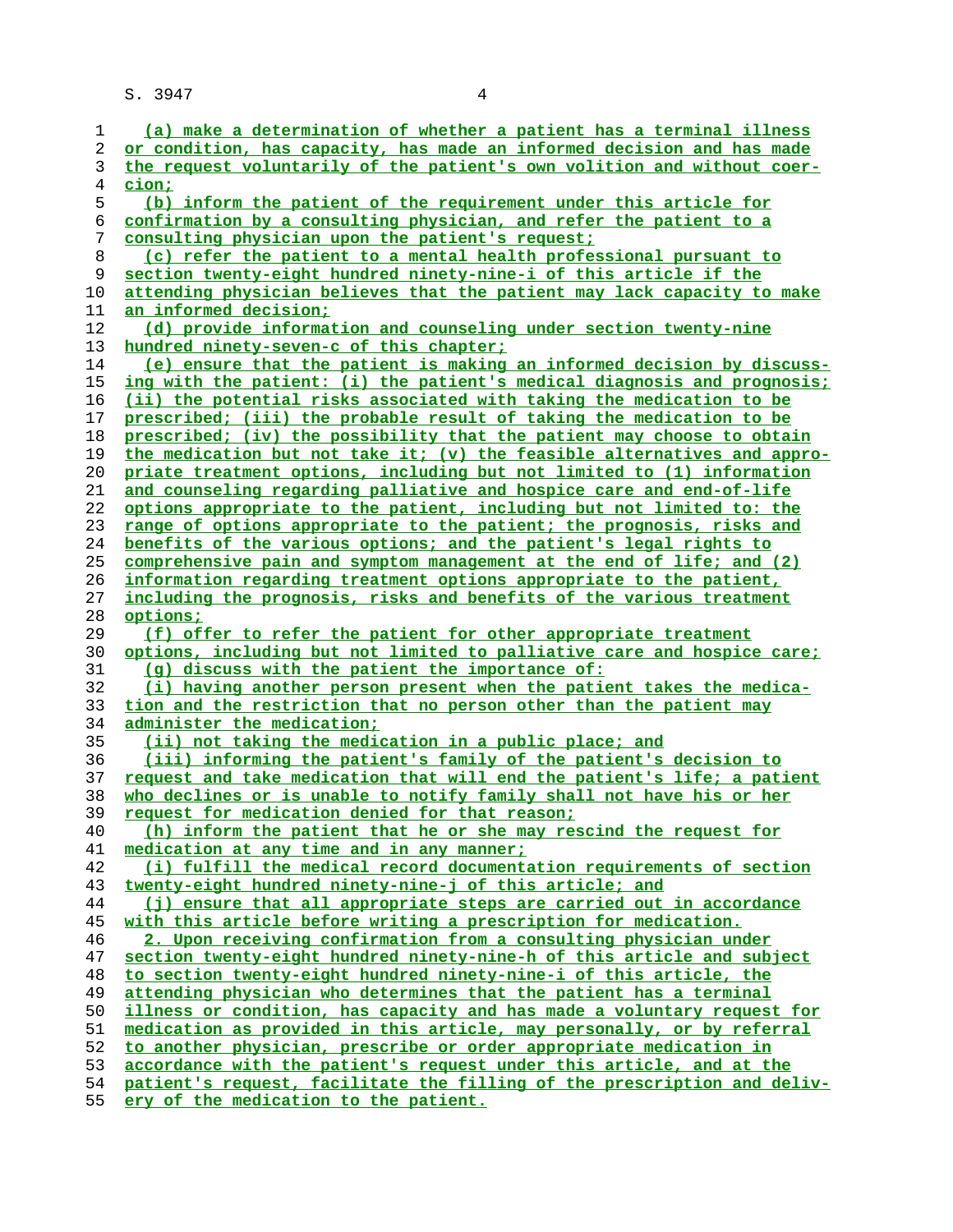**3. In accordance with the direction of the prescribing or ordering physician and the consent of the patient, the patient may self-adminis- ter the medication to himself or herself. A health care professional or other person shall not administer the medication to the patient. § 2899-g. Right to rescind request; requirement to offer opportunity to rescind. 1. A patient may at any time rescind his or her request for medication under this article without regard to the patient's capacity. 2. A prescription for medication may not be written without the attending physician offering the qualified individual an opportunity to rescind the request. § 2899-h. Consulting physician responsibilities. Before a patient who is requesting medication may receive a prescription for medication under this article, a consulting physician must: 1. examine the patient and his or her relevant medical records; 2. confirm, in writing, to the attending physician and the patient, whether: (a) the patient has a terminal illness or condition; (b) the patient is making an informed decision; (c) the patient has capacity, or provide documentation that the consulting physician has referred the patient for a determination under section twenty-eight hundred ninety- nine-i of this article; and (d) the patient is acting voluntarily, of the patient's own volition and without coercion. § 2899-i. Referral to mental health professional. 1. If the attending physician or the consulting physician determines that the patient may lack capacity to make an informed decision due to a condition, includ- ing, but not limited to, a psychiatric or psychological disorder, or other condition causing impaired judgement, the attending physician or consulting physician shall refer the patient to a mental health profes- sional for a determination of whether the patient has capacity to make an informed decision. The referring physician shall advise the patient that the report of the mental health professional will be provided to the attending physician and the consulting physician. 2. A mental health professional who evaluates a patient under this section shall report, in writing, to the attending physician and the consulting physician, his or her independent conclusions about whether the patient has capacity to make an informed decision, provided that if, at the time of the report, the patient has not yet been referred to a consulting physician, then upon referral the attending physician shall provide the consulting physician with a copy of the mental health professional's report. If the mental health professional determines that the patient lacks capacity to make an informed decision, the patient shall not be deemed a qualified individual, and the attending physician shall not prescribe medication to the patient. 3. A determination made pursuant to this section that an adult patient lacks decision-making capacity shall not be construed as a finding that the patient lacks capacity for any other purpose. § 2899-j. Medical record documentation requirements. An attending physician shall document or file the following in the patient's medical record: 1. the dates of all oral requests by the patient for medication under this article; 2. the written request by the patient for medication under this arti- cle, including the declaration of witnesses and interpreter's declara- tion, if applicable; 3. the attending physician's diagnosis and prognosis, determination of capacity, and determination that the patient is acting voluntarily, of**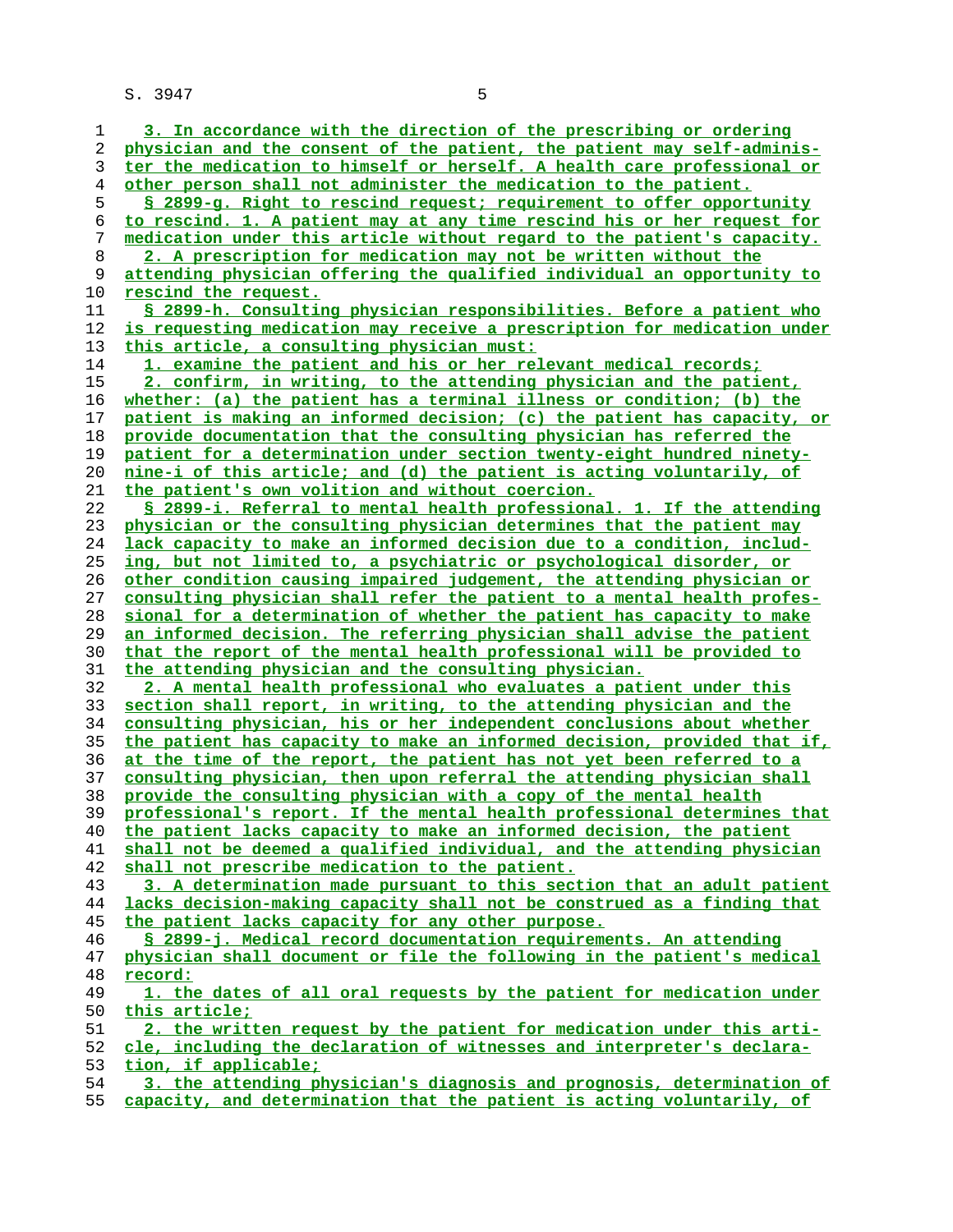| 1  | the patient's own volition and without coercion, and has made an         |
|----|--------------------------------------------------------------------------|
| 2  | informed decision:                                                       |
| 3  | 4. if applicable, written confirmation of capacity under section twen-   |
| 4  | ty-eight hundred ninety-nine-i of this article; and                      |
| 5  | 5. a note by the attending physician indicating that all requirements    |
|    |                                                                          |
| 6  | under this article have been met and indicating the steps taken to carry |
| 7  | out the request, including a notation of the medication prescribed or    |
| 8  | <u>ordered.</u>                                                          |
| 9  | S 2899-k. Form of written request and witness attestation. 1. A          |
| 10 | request for medication under this article shall be in substantially the  |
| 11 | following form:                                                          |
| 12 | REOUEST FOR MEDICATION TO END MY LIFE                                    |
|    |                                                                          |
| 13 | Ι,<br>am an adult who has capacity,                                      |
| 14 | which means I understand and appreciate the nature and consequences of   |
| 15 | health care decisions, including the benefits and risks of and alterna-  |
| 16 | tives to any proposed health care, and to reach an informed decision and |
|    | to communicate health care decisions to a physician.                     |
| 17 |                                                                          |
| 18 | I have been diagnosed with<br>(insert diagnosis), which my               |
| 19 | attending physician has determined is a terminal illness or condition,   |
| 20 | which has been medically confirmed by a consulting physician.            |
| 21 | I have been fully informed of my diagnosis and prognosis, the nature     |
| 22 | of the medication to be prescribed and potential associated risks, the   |
| 23 | expected result, and the feasible alternatives and treatment options     |
| 24 | including but not limited to palliative care and hospice care.           |
| 25 | I request that my attending physician prescribe medication that will     |
| 26 | end my life if I choose to take it, and I authorize my attending physi-  |
| 27 | cian to contact another physician or any pharmacist about my request.    |
|    |                                                                          |
| 28 | INITIAL ONE:                                                             |
| 29 | () I have informed or intend to inform one or more members of my         |
| 30 | family of my decision.                                                   |
| 31 | () I have decided not to inform any member of my family of my deci-      |
| 32 | sion.                                                                    |
|    |                                                                          |
| 33 | () I have no family to inform of my decision.                            |
| 34 | I understand that I have the right to rescind this request or decline    |
| 35 | to use the medication at any time.                                       |
| 36 | I understand the importance of this request, and I expect to die if I    |
| 37 | take the medication to be prescribed. I further understand that although |
| 38 | most deaths occur within three hours, my death may take longer, and my   |
| 39 | attending physician has counseled me about this possibility.             |
| 40 | I make this request voluntarily, of my own volition and without being    |
| 41 | coerced, and I accept full responsibility for my actions.                |
|    |                                                                          |
| 42 | Signed:                                                                  |
|    |                                                                          |
| 43 | Dated:                                                                   |
|    |                                                                          |
| 44 | DECLARATION OF WITNESSES                                                 |
|    |                                                                          |
| 45 | I declare that the person signing this "Request for Medication to End    |
| 46 | My Life":                                                                |
| 47 | (a) is personally known to me or has provided proof of identity;         |
| 48 | (b) voluntarily signed the "Request for Medication to End My Life" in    |
| 49 | my presence or acknowledged to me that he or she signed it; and          |
|    |                                                                          |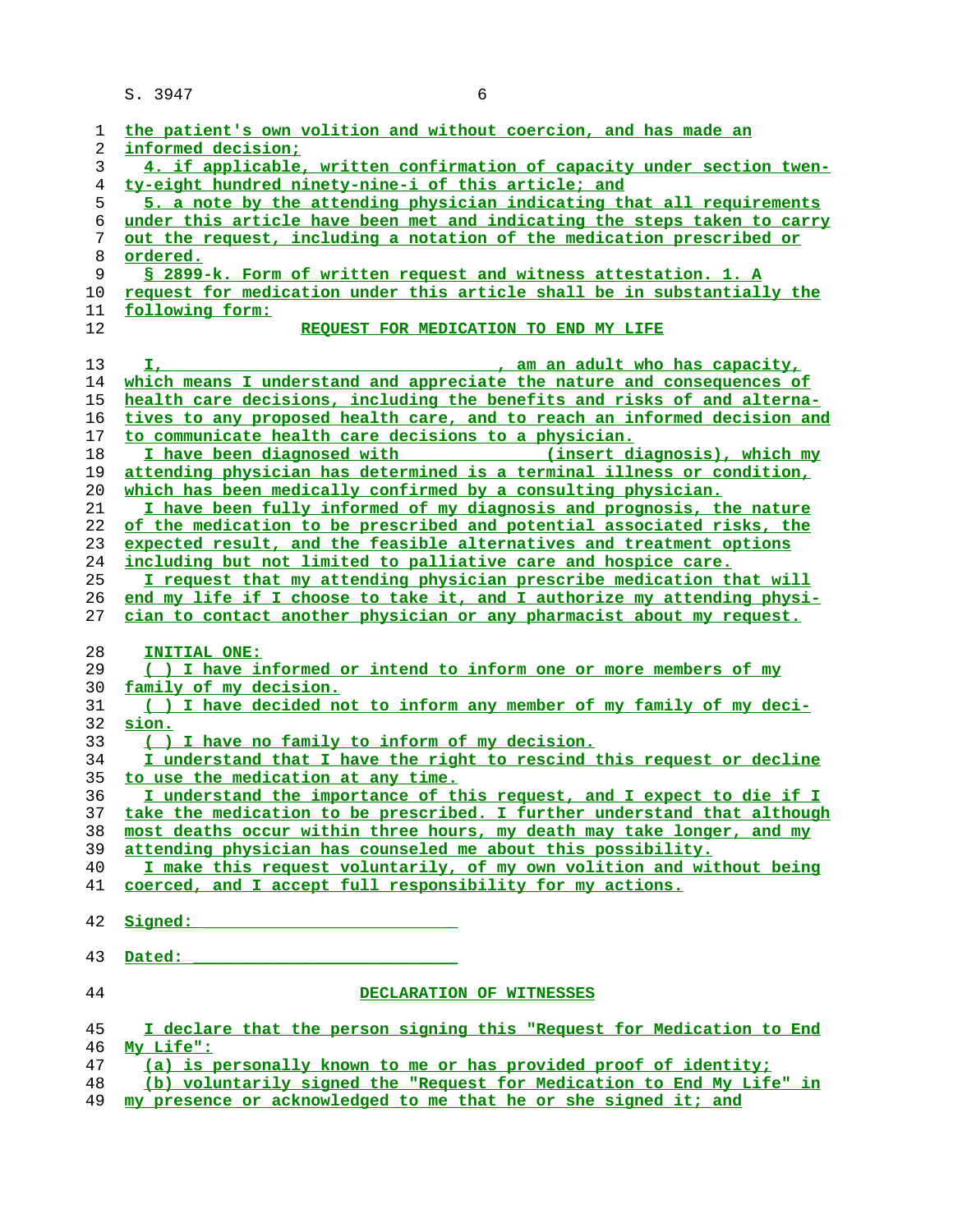| 1        | (c) to the best of my knowledge and belief, has capacity and is making               |
|----------|--------------------------------------------------------------------------------------|
| 2        | the "Request for Medication to End My Life" voluntarily, of his or her               |
| 3        | own volition and is not being coerced to sign the "Request for Medica-               |
| 4        | tion to End My Life".                                                                |
| 5        | I am not the attending physician or consulting physician of the person               |
| 6        | signing the "Request for Medication to End My Life" or, if applicable,               |
| 7        | the mental health professional who provides a capacity determination of              |
| 8        | the person signing the "Request for Medication to End My Life" at the                |
| 9        | time the "Request for Medication to End My Life" was signed.                         |
| 10       | I further declare under penalty of perjury that the statements made                  |
| 11       | herein are true and correct and false statements made herein are punish-             |
| 12       | <u>able.</u>                                                                         |
|          |                                                                                      |
| 13       | Witness 1, Date:                                                                     |
|          |                                                                                      |
| 14       | (Printed name)                                                                       |
|          |                                                                                      |
| 15       | (Address)                                                                            |
|          |                                                                                      |
| 16       | (Telephone number)                                                                   |
| 17       | I further declare that I am not (i) related to the above-named patient               |
| 18       | by blood, marriage or adoption, (ii) entitled at the time the patient                |
| 19       | signed the "Request for Medication to End My Life" to any portion of the             |
| 20       | estate of the patient upon his/her death under any will or by operation              |
| 21       | of law, or (iii) an owner, operator, employee or independent contractor              |
| 22       | of a health care facility where the patient is receiving treatment or is             |
|          |                                                                                      |
| 23       | <u>a resident.</u>                                                                   |
| 24       | Witness 2, Date:                                                                     |
|          |                                                                                      |
| 25       | (Printed name)                                                                       |
|          |                                                                                      |
| 26       | (Address)                                                                            |
|          |                                                                                      |
| 27       | (Telephone number)                                                                   |
|          |                                                                                      |
| 28       | NOTE: Only one of the two witnesses may (i) be a relative (by blood,                 |
|          | 29 marriage or adoption) of the person signing the "Request for Medication           |
| 30       | to End My Life", (ii) be entitled to any portion of the person's estate              |
| 31       | upon death under any will or by operation of law, or (iii) own, operate,             |
| 32       | be employed or be an independent contractor at a health care facility                |
| 33       | where the person is receiving treatment or is a resident.                            |
| 34       | 2. (a) The "Request for Medication to End My Life" shall be written in               |
| 35       | the same language as any conversations, consultations, or interpreted                |
| 36       | conversations or consultations between a patient and at least one of his             |
| 37       | or her attending or consulting physicians.                                           |
| 38       | (b) Notwithstanding paragraph (a) of this subdivision, the written                   |
| 39       | "Request for Medication to End My Life" may be prepared in English even              |
| 40       | when the conversations or consultations or interpreted conversations or              |
| 41       | consultations were conducted in a language other than English or with                |
| 42       | auxiliary aids or hearing, speech or visual aids, if the English                     |
| 43       |                                                                                      |
|          |                                                                                      |
|          | language form includes an attached declaration by the interpreter of the             |
| 44<br>45 | conversation or consultation, which shall be in substantially the<br>following form: |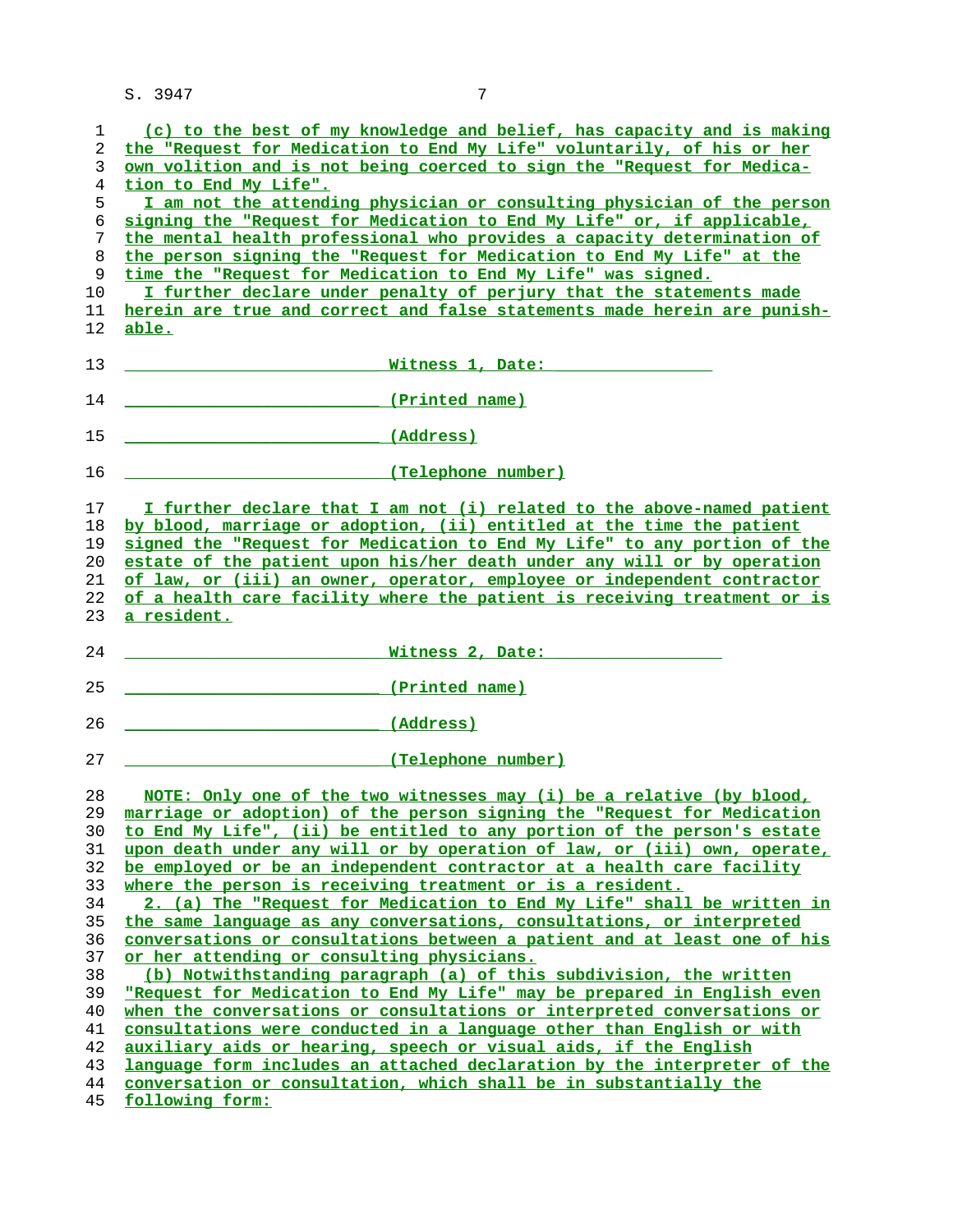|          | INTERPRETER'S DECLARATION                                                |
|----------|--------------------------------------------------------------------------|
| 2        | (insert name of interpreter) (mark as applica-                           |
|          | ble):                                                                    |
|          | () for a patient whose conversations or consultations or interpreted     |
| 5.       | conversations or consultations were conducted in a language other than   |
| 6        | English and the "Request for Medication to End My Life" is in English: 1 |
|          | declare that I am fluent in English and (insert target language). I have |
| 8        | the requisite language and interpreter skills to be able to interpret    |
| $\Omega$ | offoatively aggurately and impartially information ghared and genuini-   |

| 5  | <u>conversations or consultations were conducted in a language other than</u> |
|----|-------------------------------------------------------------------------------|
| 6  | English and the "Request for Medication to End My Life" is in English: I      |
| 7  | declare that I am fluent in English and (insert target language). I have      |
| 8  | the requisite language and interpreter skills to be able to interpret         |
| 9  | effectively, accurately and impartially information shared and communi-       |
| 10 | cations between the attending or consulting physician and (name of            |
| 11 | <u>patient).</u>                                                              |
| 12 | I certify that on (insert date), at approximately (insert time), I            |
| 13 | interpreted the communications and information conveyed between the           |
| 14 | physician and (name of patient) as accurately and completely to the best      |
| 15 | of my knowledge and ability and read the "Request for Medication to End       |
| 16 | My Life" to (name of patient) in (insert target language).                    |
| 17 | (Name of patient) affirmed to me his/her desire to sign the "Request          |
| 18 | for Medication to End My Life" voluntarily, of (name of patient)'s own        |
| 19 | <u>volition and without coercion.</u>                                         |
| 20 | () for a patient with a speech, hearing or vision disability: I               |
| 21 | declare that I have the requisite language, reading and/or interpreter        |
| 22 | skills to communicate with the patient and to be able to read and/or          |
| 23 | interpret effectively, accurately and impartially information shared and      |
| 24 | communications that occurred on (insert date) between the attending or        |
| 25 | consulting physician and (name of patient).                                   |
| 26 | I certify that on (insert date), at approximately (insert time), I            |
| 27 | read and/or interpreted the communications and information conveyed           |
| 28 | between the physician and (name of patient) impartially and as accurate-      |
| 29 | ly and completely to the best of my knowledge and ability and, where          |
| 30 | needed for effective communication, read or interpreted the "Request for      |
| 31 | Medication to End my Life" to (name of patient).                              |
| 32 | (Name of patient) affirmed to me his/her desire to sign the "Request          |
| 33 | for Medication to End My Life" voluntarily, of (name of patient)'s own        |
| 34 | <u>volition and without coercion.</u>                                         |
| 35 | I further declare under penalty of perjury that (i) the foregoing is          |
| 36 | true and correct; (ii) I am not (A) related to (name of patient) by           |
| 37 | blood, marriage or adoption, (B) entitled at the time (name of patient)       |
| 38 | signed the "Request for Medication to End My Life" to any portion of the      |
| 39 | estate of (name of patient) upon his/her death under any will or by           |
| 40 | <u>operation of law, or (C) an owner, operator, employee or independent</u>   |
| 41 | contractor of a health care facility where (name of patient) is receiv-       |
| 42 | ing treatment or is a resident, except that if I am an employee or inde-      |
| 43 | pendent contractor at such health care facility, providing interpreter        |
| 44 | services is part of my job description at such health care facility or I      |
| 45 | have been trained to provide interpreter services and (name of patient)       |
| 46 | requested that I provide interpreter services to him/her for the              |
| 47 | purposes stated in this Declaration; and (iii) false statements made          |
| 48 | herein are punishable.                                                        |
|    |                                                                               |
| 49 | Executed at (insert city, county and state) on this (insert day of            |

- **month) of (insert month), (insert year).**
- **\_\_\_\_\_\_\_\_\_\_\_\_\_\_\_\_\_\_\_\_\_\_\_\_\_\_ (Signature of Interpreter)**
- **\_\_\_\_\_\_\_\_\_\_\_\_\_\_\_\_\_\_\_\_\_\_\_\_\_\_ (Printed name of Interpreter)**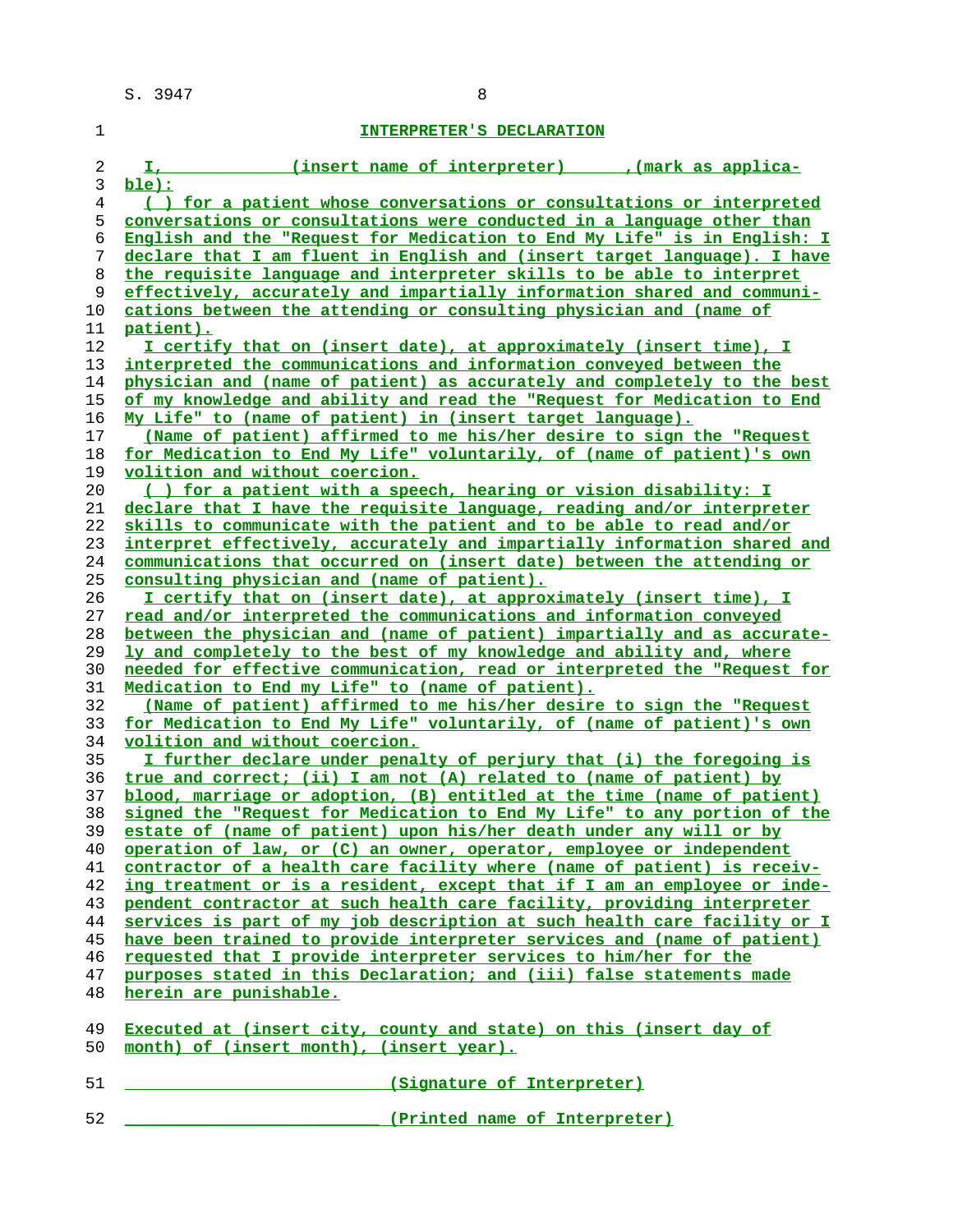| 1        | (ID # or Agency Name)                                                                                                                            |
|----------|--------------------------------------------------------------------------------------------------------------------------------------------------|
| 2        | (Address of Interpreter)                                                                                                                         |
| 3        | (Language Spoken by Interpreter)                                                                                                                 |
|          |                                                                                                                                                  |
| 4        | (c) An interpreter whose services are provided under paragraph (b) of                                                                            |
| 5        | this subdivision shall not (i) be related to the patient who signs the                                                                           |
| 6        | "Request for Medication to End My Life" by blood, marriage or adoption,                                                                          |
| 7<br>8   | (ii) be entitled at the time the "Request for Medication to End My Life"<br>is signed by the patient to any portion of the estate of the patient |
| 9        | upon death under any will or by operation of law, or (iii) be an owner,                                                                          |
| 10       | operator, employee or independent contractor of a health care facility                                                                           |
| 11       | where the patient is receiving treatment or is a resident; provided that                                                                         |
| 12       | an employee or independent contractor whose job description at the                                                                               |
| 13       | health care facility includes interpreter services or who is trained to                                                                          |
| 14       | provide interpreter services and who has been requested by the patient                                                                           |
| 15<br>16 | to serve as an interpreter under this article shall not be prohibited<br>from serving as a witness under this article.                           |
| 17       | § 2899-1. Protection and immunities. 1. A physician, pharmacist, other                                                                           |
| 18       | health care professional or other person shall not be subject to civil                                                                           |
| 19       | or criminal liability or professional disciplinary action by any govern-                                                                         |
| 20       | ment entity for taking any reasonable good-faith action or refusing to                                                                           |
| 21       | act under this article, including, but not limited to: (a) engaging in                                                                           |
| 22       | discussions with a patient relating to the risks and benefits of end-of-                                                                         |
| 23       | life options in the circumstances described in this article, (b) provid-                                                                         |
| 24       | ing a patient, upon request, with a referral to another health care                                                                              |
| 25       | provider, (c) being present when a qualified individual self-administers                                                                         |
| 26       | medication, (d) refraining from acting to prevent the qualified individ-                                                                         |
| 27       | ual from self-administering such medication, or (e) refraining from                                                                              |
| 28       | <u>acting to resuscitate the qualified individual after he or she self-ad-</u>                                                                   |
| 29       | ministers such medication.                                                                                                                       |
| 30       | 2. Nothing in this section shall limit civil or criminal liability for                                                                           |
| 31       | negligence, recklessness or intentional misconduct.                                                                                              |
| 32       | § 2899-m. Permissible refusals and prohibitions. 1. (a) A physician,                                                                             |
| 33       | nurse, pharmacist, other health care provider or other person shall not                                                                          |
| 34       | be under any duty, by law or contract, to participate in the provision                                                                           |
| 35       | of medication to a patient under this article.                                                                                                   |
| 36       | (b) If a health care provider is unable or unwilling to participate in                                                                           |
| 37       | the provision of medication to a patient under this article and the                                                                              |
| 38<br>39 | patient transfers care to a new health care provider, the prior health                                                                           |
| 40       | care provider shall transfer or arrange for the transfer, upon request,<br>of a copy of the patient's relevant medical records to the new health |
| 41       | care provider.                                                                                                                                   |
| 42       | 2. (a) A private health care facility may prohibit the prescribing,                                                                              |
| 43       | dispensing, ordering or self-administering of medication under this                                                                              |
| 44       | article while the patient is being treated in or while the patient is                                                                            |
| 45       | residing in the health care facility if:                                                                                                         |
| 46       | (i) the prescribing, dispensing, ordering or self-administering is                                                                               |
| 47       | contrary to a formally adopted policy of the facility that is expressly                                                                          |
| 48       | based on sincerely held religious beliefs or moral convictions central                                                                           |
| 49       | to the facility's operating principles; and                                                                                                      |
| 50       | (ii) the facility has informed the patient of such policy prior to                                                                               |
| 51       | admission or as soon as reasonably possible.                                                                                                     |
| 52       | (b) Where a facility has adopted a prohibition under this subdivision,                                                                           |
|          |                                                                                                                                                  |

**if a patient who wishes to use medication under this article requests,**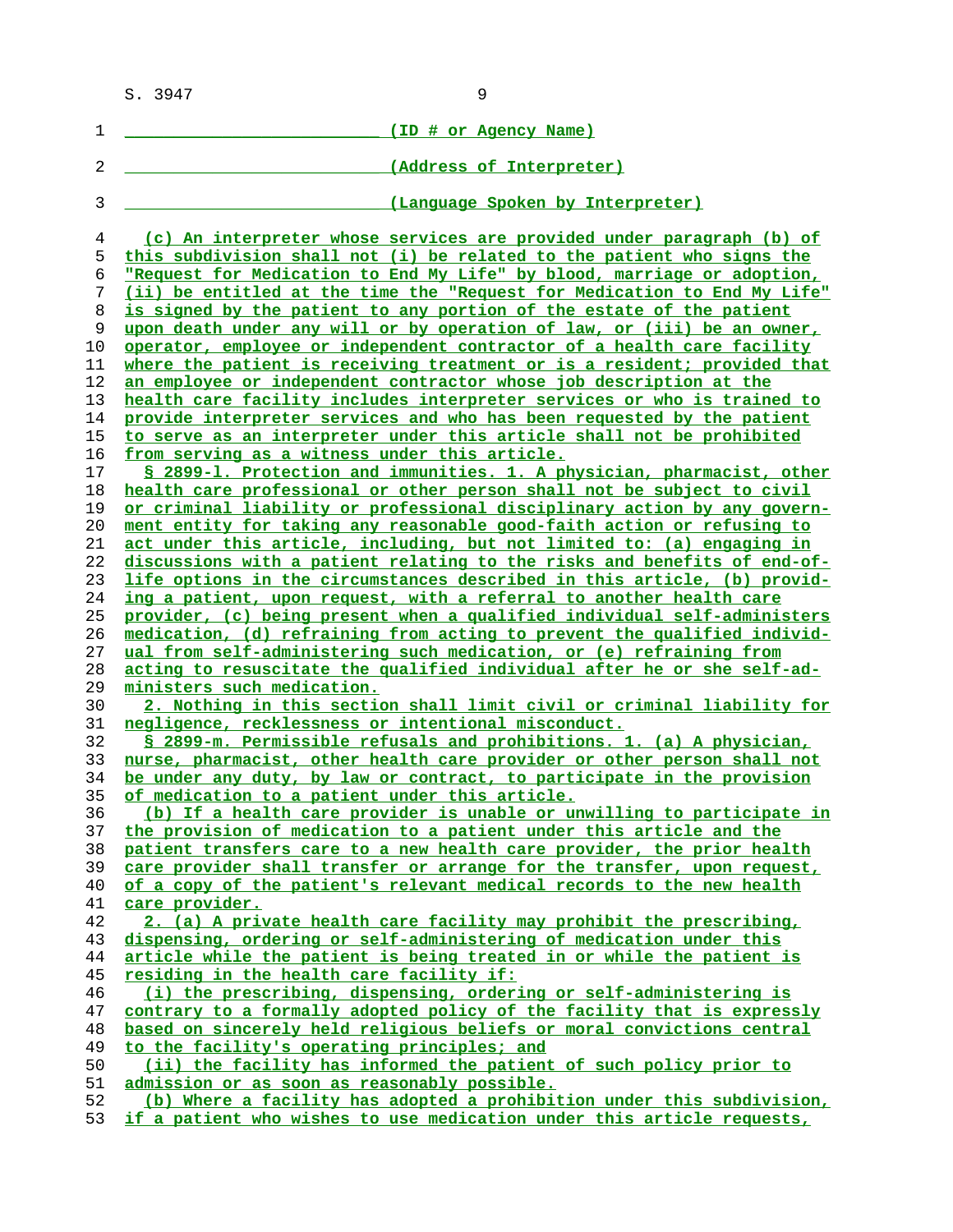| ı        | the patient shall be transferred promptly to another health care facili-                                                                             |
|----------|------------------------------------------------------------------------------------------------------------------------------------------------------|
| 2        | ty that is reasonably accessible under the circumstances and willing to                                                                              |
| 3        | permit the prescribing, dispensing, ordering and self-administering of                                                                               |
| 4        | medication under this article with respect to the patient.                                                                                           |
| 5        | 3. Where a health care facility has adopted a prohibition under this                                                                                 |
| 6        | subdivision, any health care provider or employee or independent                                                                                     |
| 7        | contractor of the facility who violates the prohibition may be subject                                                                               |
|          |                                                                                                                                                      |
| 8        | to sanctions otherwise available to the facility, provided the facility                                                                              |
| 9        | has previously notified the health care provider, employee or independ-                                                                              |
| 10       | <u>ent contractor of the prohibition in writing.</u>                                                                                                 |
| 11       | § 2899-n. Relation to other laws and contracts. 1. (a) A patient who                                                                                 |
| 12       | requests medication under this article shall not, because of that                                                                                    |
| 13       | request, be considered to be a person who is suicidal, and self-adminis-                                                                             |
| 14       | tering medication under this article shall not be deemed to be suicide,                                                                              |
| 15       | for any purpose.                                                                                                                                     |
| 16       | (b) Action taken in accordance with this article shall not be                                                                                        |
| 17       | construed for any purpose to constitute suicide, assisted suicide,                                                                                   |
| 18       | attempted suicide, promoting a suicide attempt, euthanasia, mercy kill-                                                                              |
| 19       | ing, or homicide under the law, including as an accomplice or accessory                                                                              |
| 20       | or otherwise.                                                                                                                                        |
| 21       | 2. (a) No provision in a contract, will or other agreement, whether                                                                                  |
| 22       | written or oral, to the extent the provision would affect whether a                                                                                  |
| 23       | person may make or rescind a request for medication or take any other                                                                                |
| 24       | <u>action under this article, shall be valid.</u>                                                                                                    |
|          | (b) No obligation owing under any contract shall be conditioned or                                                                                   |
| 25       |                                                                                                                                                      |
| 26       | affected by the making or rescinding of a request by a person for medi-                                                                              |
| 27       | <u>cation or taking any other action under this article.</u>                                                                                         |
| 28       | 3. (a) A person and his or her beneficiaries shall not be denied bene-                                                                               |
|          |                                                                                                                                                      |
| 29       | fits under a life insurance policy for actions taken in accordance with                                                                              |
| 30       | this article.                                                                                                                                        |
| 31       | (b) Notwithstanding the provisions of any law or contract, the sale,                                                                                 |
| 32       | procurement or issuance of a life or health insurance or annuity policy,                                                                             |
| 33       | or the rate charged for a policy, shall not be conditioned upon or                                                                                   |
| 34       | affected by a patient making or rescinding a request for medication                                                                                  |
| 35       | under this article.                                                                                                                                  |
| 36       | 4. An insurer shall not provide any information in communications made                                                                               |
| 37       | to a patient about the availability of medication under this article                                                                                 |
| 38       | absent a request by the patient or by his or her attending physician                                                                                 |
| 39       | upon the request of such patient. Any communication shall not include                                                                                |
| 40       | both the denial of coverage for treatment and information as to the                                                                                  |
| 41       |                                                                                                                                                      |
|          | availability of medication under this article.                                                                                                       |
| 42       | 5. The sale, procurement, or issue of any professional malpractice                                                                                   |
| 43       | insurance policy or the rate charged for the policy shall not be condi-                                                                              |
| 44       | tioned upon or affected by whether the insured does or does not take or                                                                              |
| 45       | participate in any action under this article.                                                                                                        |
| 46       | § 2899-o. Safe disposal of unused medications. A person who has                                                                                      |
| 47       | custody or control of any unused medication prescribed under this arti-                                                                              |
| 48       | cle after the death of the qualified individual shall personally deliver                                                                             |
| 49       | the unused medication for disposal to the nearest qualified facility                                                                                 |
| 50       | that properly disposes of controlled substances or shall dispose of it                                                                               |
| 51       | by lawful means in accordance with requlations made by the commissioner,                                                                             |
| 52       | requlations made by or quidelines of the commissioner of education, or                                                                               |
| 53       | quidelines of a federal drug enforcement administration approved take-                                                                               |
| 54       | back program. A qualified facility that properly disposes of controlled                                                                              |
| 55<br>56 | substances shall accept and dispose of any medication delivered to it as<br>provided hereunder regardless of whether such medication is a controlled |